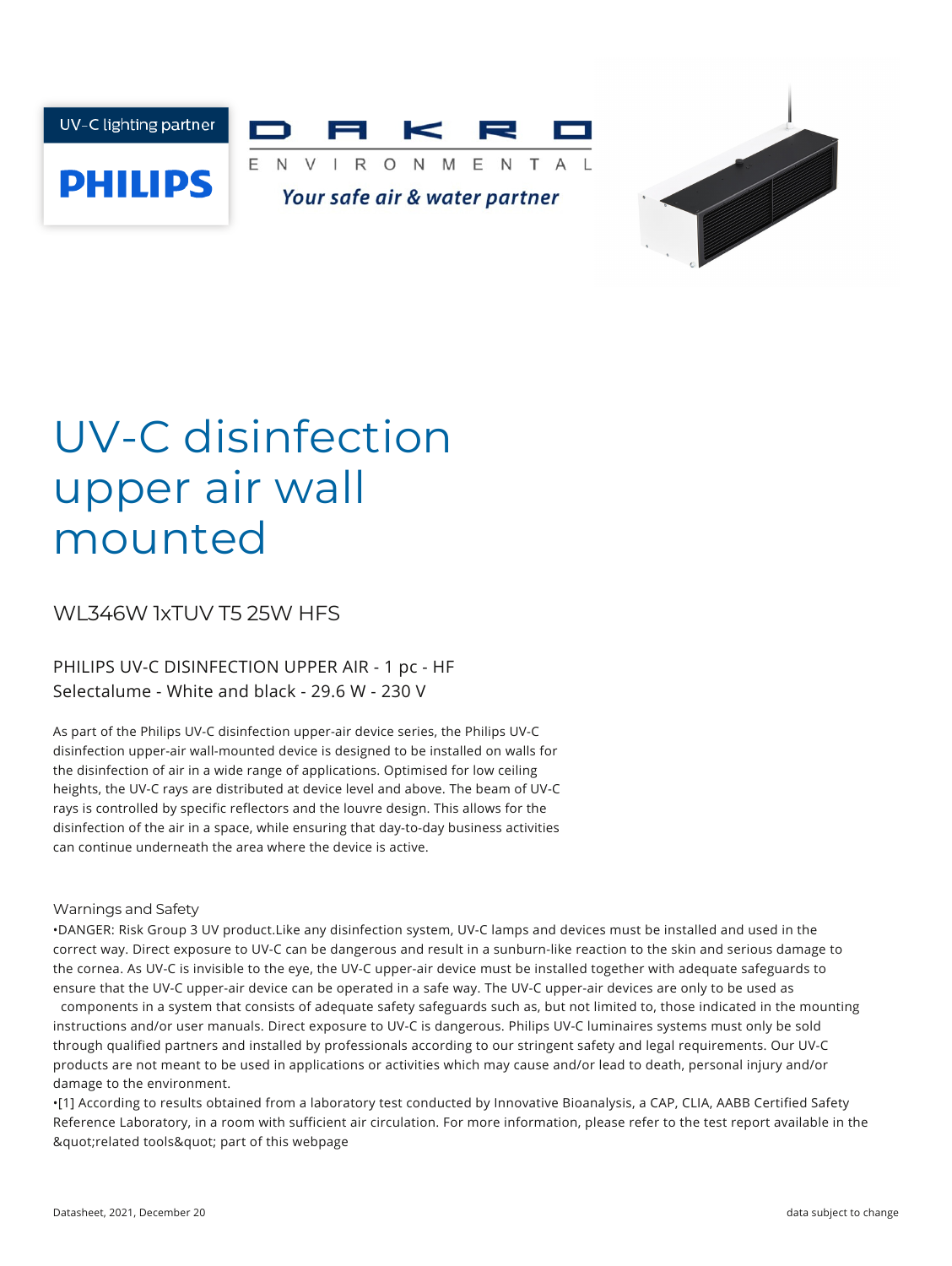# UV-C disinfection upper air wall mounted

### Product data

| <b>General Information</b>                 |                                          |
|--------------------------------------------|------------------------------------------|
| Number of light sources                    | 1 [ 1 pc]                                |
| Beam angle of light source                 | $\overline{\phantom{a}}$                 |
| Number of gear units                       | 1 unit                                   |
| Gear                                       | HF-S [ HF Selectalume]                   |
| Optic type                                 | L [ Lamellae louver]                     |
| Luminaire light beam spread                |                                          |
| Control interface                          |                                          |
| Connection                                 | Push-in connector 3-pole                 |
| Cable                                      |                                          |
| Protection class IEC                       | Safety class I                           |
| Glow-wire test                             | Temperature 650 °C, duration 30 s        |
| Flammability mark                          | NO [-]                                   |
| CE mark                                    | CE mark                                  |
| <b>ENEC mark</b>                           |                                          |
| Warranty period                            | 1 years                                  |
| Number of products on MCB (16 A type B) 28 |                                          |
| Photobiological risk                       | Photobiological risk group 3 @ 200mm to  |
|                                            | EN62471                                  |
| EU RoHS compliant                          | Yes                                      |
| Product family code                        | WL345W [ PHILIPS UV-C DISINFECTION       |
|                                            | UPPER AIR]                               |
|                                            |                                          |
| <b>Operating and Electrical</b>            |                                          |
| Input Voltage                              | 230 V                                    |
| Input frequency                            | 50 Hz                                    |
| Inrush current                             | 18 A                                     |
| Inrush time                                | $0.35$ ms                                |
| Power factor (min.)                        | 0.98                                     |
|                                            |                                          |
| <b>Controls and Dimming</b>                |                                          |
| Dimmable                                   | No                                       |
|                                            |                                          |
|                                            |                                          |
| <b>Mechanical and Housing</b>              |                                          |
| Housing material                           | Aluminium                                |
| Reflector material                         | Aluminium                                |
| Optic material<br>Mounting device          | Aluminum<br>MBW [ Wall-mounting bracket] |

| Overall length                      | 553 mm                                   |
|-------------------------------------|------------------------------------------|
| Overall width                       | 185 mm                                   |
| Overall height                      | 140 mm                                   |
| Diameter                            |                                          |
| Colour                              | White and black                          |
| Dimensions (height x width x depth) | 140 x 185 x 553 mm (5.5 x 7.3 x 21.8 in) |
|                                     |                                          |
| <b>Approval and Application</b>     |                                          |
| Ingress protection code             | IP20 [ Finger-protected]                 |
| Mech. impact protection code        | IK02 [0.2 J standard]                    |
|                                     |                                          |
| <b>UV</b>                           |                                          |
| UV-C radiation                      | 0.53W                                    |
| UV-C irradiance defined at 2 m      | 97.2 µW/cm <sup>2</sup>                  |
| UV-C irradiance defined at 20 cm    | 806 µW/cm <sup>2</sup>                   |
|                                     |                                          |
| Initial Performance (IEC Compliant) |                                          |
| Initial input power                 | 29.6 W                                   |
| Power consumption tolerance         | $+/-10%$                                 |
|                                     |                                          |
| <b>Application Conditions</b>       |                                          |
| Ambient temperature range           | +10 to +40 °C                            |
| Performance ambient temperature Tq  | 25 °C                                    |
| Maximum dimming level               | Not applicable                           |
| Suitable for random switching       | No                                       |
|                                     |                                          |
| <b>Product Data</b>                 |                                          |
| Full product code                   | 871016366504700                          |
| Order product name                  | WL346W 1xTUV T5 25W HFS                  |
| EAN/UPC - product                   | 8710163665047                            |
| Order code                          | 66504700                                 |
| SAP numerator - quantity per pack   | 1                                        |
| Numerator - packs per outer box     | 1                                        |
| SAP material                        | 919206000111                             |
| SAP net weight (piece)              | $6.000$ $kg$                             |